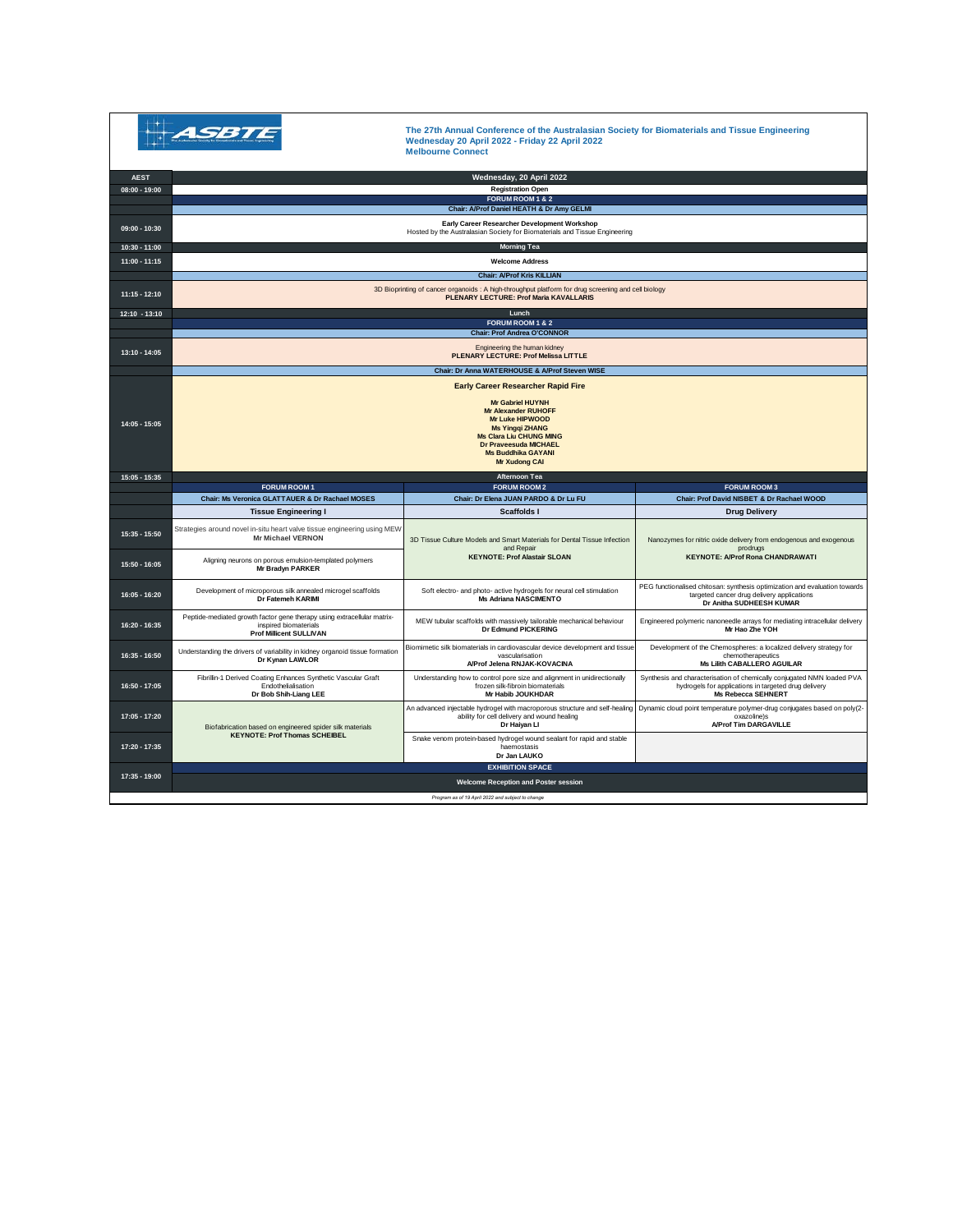

**The 27th Annual Conference of the Australasian Society for Biomaterials and Tissue Engineering Wednesday 20 April 2022 - Friday 22 April 2022 Melbourne Connect**

| <b>AEST</b>     |                                                                                                                                                                                 | Thursday, 21 April 2022                                                                                                                                           |                                                                                                                                                                                                              |  |  |
|-----------------|---------------------------------------------------------------------------------------------------------------------------------------------------------------------------------|-------------------------------------------------------------------------------------------------------------------------------------------------------------------|--------------------------------------------------------------------------------------------------------------------------------------------------------------------------------------------------------------|--|--|
| $08:00 - 16:30$ |                                                                                                                                                                                 | <b>Registration Open</b>                                                                                                                                          |                                                                                                                                                                                                              |  |  |
|                 |                                                                                                                                                                                 | FORUM ROOM 1 & 2<br>Chair: Prof Neil CAMERON                                                                                                                      |                                                                                                                                                                                                              |  |  |
| $08:30 - 09:25$ | Designing bioinks for 3D tissue bioprinting<br>PLENARY LECTURE: Prof. Shrike ZHANG                                                                                              |                                                                                                                                                                   |                                                                                                                                                                                                              |  |  |
| $09:25 - 09:55$ | 3D bioprinting of vascularized constructs using versatile gelatin-based bioinks<br><b>KEYNOTE: A/Prof Khoon LIM</b>                                                             |                                                                                                                                                                   |                                                                                                                                                                                                              |  |  |
| $09:55 - 10:25$ |                                                                                                                                                                                 | <b>Morning Tea</b><br><b>FORUM ROOM 2</b>                                                                                                                         |                                                                                                                                                                                                              |  |  |
|                 | <b>FORUM ROOM 1</b><br>Chair: Prof Laurence MEAGHER & Dr Carmine ONOFRILLO                                                                                                      | Chair: Prof Bryan COAD & Dr Nicholas REYNOLDS                                                                                                                     | <b>FORUM ROOM 3</b><br>Chair: Prof Sally MCARTHUR & Miss Sally LINZI GAO                                                                                                                                     |  |  |
|                 | Stem cells and cell therapy                                                                                                                                                     | <b>Bionanomaterials</b>                                                                                                                                           | <b>Biointerfaces I</b>                                                                                                                                                                                       |  |  |
| 10:25 - 10:40   | Substrate mechanical properties bias mesenchymal stromal cell paracrine<br>activity and therapeutic potential<br><b>Mr Aeolus VILAR</b>                                         | Chitosan-based polymers bind to the endothelial glycocalyx via charge-based<br>mechanisms<br>Dr Lu FU                                                             | Biomimetic approaches for understanding, developing and evaluating next<br>generation medical device materials<br>Dr Anna WATERHOUSE                                                                         |  |  |
| 10:40 - 10:55   | Bio-functional porous scaffolds as expansion platforms for mesenchymal<br>stem cells<br>Mr Kuan IIn WONG                                                                        | Stealth Poly(2-oxazoline) nanomaterials for biomedical applications<br>Dr Kristian KEMPE                                                                          | Novel cell-instructive interfaces on glass by plasma surface<br>biofunctionalization<br>Dr Clara TRAN                                                                                                        |  |  |
| 10:55 - 11:10   | Transcriptomic manipulation induced by high-frequency mechanostimulation<br>Miss Lizebona AUGUST AMBATTU                                                                        | Gallium decorated titania nanopores for enhanced soft-tissue integration and<br>antibacterial efficacy<br>Ms Anjana JAYASREE                                      | 3D printing of diamond as a biomaterial<br>Prof Kate FOX                                                                                                                                                     |  |  |
| $11:10 - 11:25$ | Using binary colloidal crystals (BCCs) and CRISPR activation to improve<br>induced pluripotent stem cell differentiation into neurons<br>Dr Raymond WONG                        | Development of a new 3D printed biomaterial, titanium diamond for implant<br>applications<br><b>Ms Nour MANI</b>                                                  | Highly porous polymer composite bone tissue engineering scaffolds<br>fabricated from a 3D printed negative mould coupled with emulsion<br>templating<br>Dr Shengrong DU                                      |  |  |
| 11:25 - 11:40   | Decelullarized extracellular matrix produced by iPSC-dervied MSCs<br>promotes MSC proliferation and differentiation and regulates secreted<br>factors<br>Dr Tao HUANG           | Enhancing the cellular uptake of fluorescent carbon quantum nanodots by<br>cancer cells via lipid cubosomes<br>Dr Jiali ZHAI                                      |                                                                                                                                                                                                              |  |  |
|                 |                                                                                                                                                                                 | Lunch<br><b>EXHIBITION SPACE</b>                                                                                                                                  |                                                                                                                                                                                                              |  |  |
| $11:40 - 13.10$ |                                                                                                                                                                                 | <b>POSTER SESSION</b>                                                                                                                                             |                                                                                                                                                                                                              |  |  |
|                 | <b>FORUM ROOM 1</b>                                                                                                                                                             | <b>FORUM ROOM 2</b>                                                                                                                                               | <b>FORUM ROOM 3</b>                                                                                                                                                                                          |  |  |
|                 | Chair: Prof Mia WOODRUFF & Dr Kate FIRIPIS                                                                                                                                      | Chair: A/Prof Jess FRITH & Dr Edmund PICKERING                                                                                                                    | Chair: Dr John RAMSHAW & Dr Rodrigo CURVELLO                                                                                                                                                                 |  |  |
|                 | <b>Bioengineered Tissue I</b>                                                                                                                                                   | Mechanobiology                                                                                                                                                    | <b>Tissue Engineering II</b>                                                                                                                                                                                 |  |  |
| 13:10 - 13:25   | Biomaterial-based 3D models of the tumour microenvironment<br><b>KEYNOTE: A/Prof Daniela LOESSNER</b>                                                                           | Biomimicry in soft biomaterials: using synthetic<br>chemistry to instil dynamic functionality<br><b>KEYNOTE: A/Prof Kristopher KILIAN</b>                         | Defining Form and Function: Tuneable, Multifunctional Hybrid Scaffolds for<br>Muscle Engineering<br>A/Prof Richard WILLIAMS                                                                                  |  |  |
| 13:25 - 13:40   |                                                                                                                                                                                 |                                                                                                                                                                   | Pre-clinical evaluation of immune response to stem cell boosted degradable<br>nanostructured surgical constructs for pelvic organ prolapse.<br>Dr David HENNES                                               |  |  |
| 13:40 - 13:55   | 3D tissue engineering models for experimental medicine and<br>nanotheranostics<br>Dr Anna GULLER                                                                                | Control of osteocyte behaviour by tailoring biomimetic extracellular matrix<br>Ms Jung Un Ally CHOI                                                               | Developing next generation adipose tissue grafts for soft tissue<br>reconstruction<br><b>Ms Gretel MAJOR</b>                                                                                                 |  |  |
| 13:55 - 14:10   | A biomimetic approach to enhance biomineralization of osteoblast-derived<br>GeIMA hydrogels for bone tissue engineering applications<br><b>Miss Agathe BESSOT</b>               | Controlling properties of collagen networks using a synthetic semi flexible<br>polymer<br><b>Mr Marco ENRIQUEZ</b>                                                | A naturally derived crosslinking agent for bone derived extracellular matrix<br>hydrogel modulation<br>A/Prof Lisa WHITE                                                                                     |  |  |
| 14:10 -14:25    | Silk fibroin vascular graft: enhancing endothelialisation through biomimicry<br>Mrs Shouyuan JIANG                                                                              | Snake-venom-controlled 3D fibrin platform for wound healing and tissue<br>engineering studies.<br>Mr Zhao WANG                                                    | Bio-engineering human blood vascular networks in vitro for wound<br>applications<br>A/Prof Geraldine MITCHELL                                                                                                |  |  |
| 14:25 - 14:55   |                                                                                                                                                                                 | Afternoon Tea                                                                                                                                                     |                                                                                                                                                                                                              |  |  |
|                 | <b>FORUM ROOM 1</b><br>Chair: Prof Lisbeth GRONDAHL & Dr Anita QUIGLEY                                                                                                          | <b>FORUM ROOM 2</b><br>Chair: Dr Fatemeh Karimi & Ms Veronica GLATTAUER                                                                                           | <b>FORUM ROOM 3</b><br>Chair: A/Prof Tim DARGAVILLE & Dr Tao HUANG                                                                                                                                           |  |  |
|                 |                                                                                                                                                                                 |                                                                                                                                                                   |                                                                                                                                                                                                              |  |  |
| 14:55 - 15:10   | <b>Tissue Engineering III</b><br>Gelatin incorporation in VEGF-loaded PVA-Tyramine hydrogels to enhance<br>cellular interaction and vascular infiltration<br>Dr Alessia LONGONI | <b>Immunomodulation Biomaterials</b>                                                                                                                              | <b>Antimicrobial materials</b><br>Efficiency and antibacterial activity of thiol-mediated strategies for the<br>immobilisation of poly(ethylene glycol) and antimicrobial peptides to colloidal<br>particles |  |  |
| 15:10 - 15:25   | One step ultra-low fouling coatings for the selective capture of cells<br>expressing CD44<br>Dr Helmut THISSEN                                                                  | Hydrogel systems for the bioprinting of cardiac, neural and vascular cells<br><b>KEYNOTE: Prof Laurence MEAGHER</b>                                               | Dr Andrew BODEN<br>Spiked nanostructures disrupt fungal biofilm and impart increased sensitivity<br>to fungicidal drug treatment<br><b>Mr Andrew HAYLES</b>                                                  |  |  |
| 15:25 - 15:40   | Photo-cross-linkable, injectable, and highly adhesive GeIMA-glycol chitosan<br>(GeIMA-GC) hydrogels for cartilage repair<br>Dr Sattwikesh PAUL                                  | Using the selective NLRP3-inflammasome inhibitor MCC950 as an<br>alternative drug-elution strategy to improve the performance outcomes of<br>endovascular devices | Robust bulk superhydrophilic micro-nano hierarchical porous copper structure<br>possessing exceptional bactericidal efficacy<br>Dr Nhiem TRAN                                                                |  |  |
| 15:40 - 15:55   | Towards patient-specific vascular stents: Additive manufacturing of Poly(8-<br>Caprolactone) mechanically enhanced with graphene oxide<br>Mr Trent BROOKS-RICHARDS              | Dr Richard TAN<br>Immunological optimisation of pore gradient melt electrowrite degradable<br>mesh for treating pelvic organ prolapse.<br>Mr Kallyanashis PAUL    | Understanding the interface between liquid metal droplets and bacterial,<br>fungal and mammalian cells<br>Mr Samuel CHEESEMAN                                                                                |  |  |
| 15:55 - 16:10   | Hierarchically porous 3D-printed bio-ceramic tissue scaffolds<br><b>Ms Shareen CHAN</b>                                                                                         | Plasma treatments for germinating seeds and grains: Why plasma's glow<br>causes seeds to grow by shifting where the water goes<br>Dr Bryan COAD                   | TGA evidence expectation for medical devices or surfaces with anti-viral or<br>anti-microbial claims<br>Dr Kelly TSANG                                                                                       |  |  |
| 16:10 - 16:25   | A soft electroactive hydrogel for electrical stimulation of cells based on<br>GeIMA and graphene oxide<br>Mr Alexandre Xavier MENDES                                            | Engineering next generation biodegradable coronary artery stents:<br>mechanically strong, customisable, and drug-eluting devices<br>A/Prof Daniel HEATH           | Liquid Metal: New toolbox of antimicrobial nanomaterials<br>Dr Vi Khanh TRUONG                                                                                                                               |  |  |
|                 | <b>FORUM ROOM 1</b>                                                                                                                                                             |                                                                                                                                                                   |                                                                                                                                                                                                              |  |  |
| 16:25 - 18:25   | <b>Annual General Meeting</b>                                                                                                                                                   |                                                                                                                                                                   |                                                                                                                                                                                                              |  |  |
| 19:30           |                                                                                                                                                                                 | <b>ASBTE 2022 Gala Dinner</b><br><b>State Library of Victoria</b><br>Program as of 19 April 2022 and subject to change                                            |                                                                                                                                                                                                              |  |  |